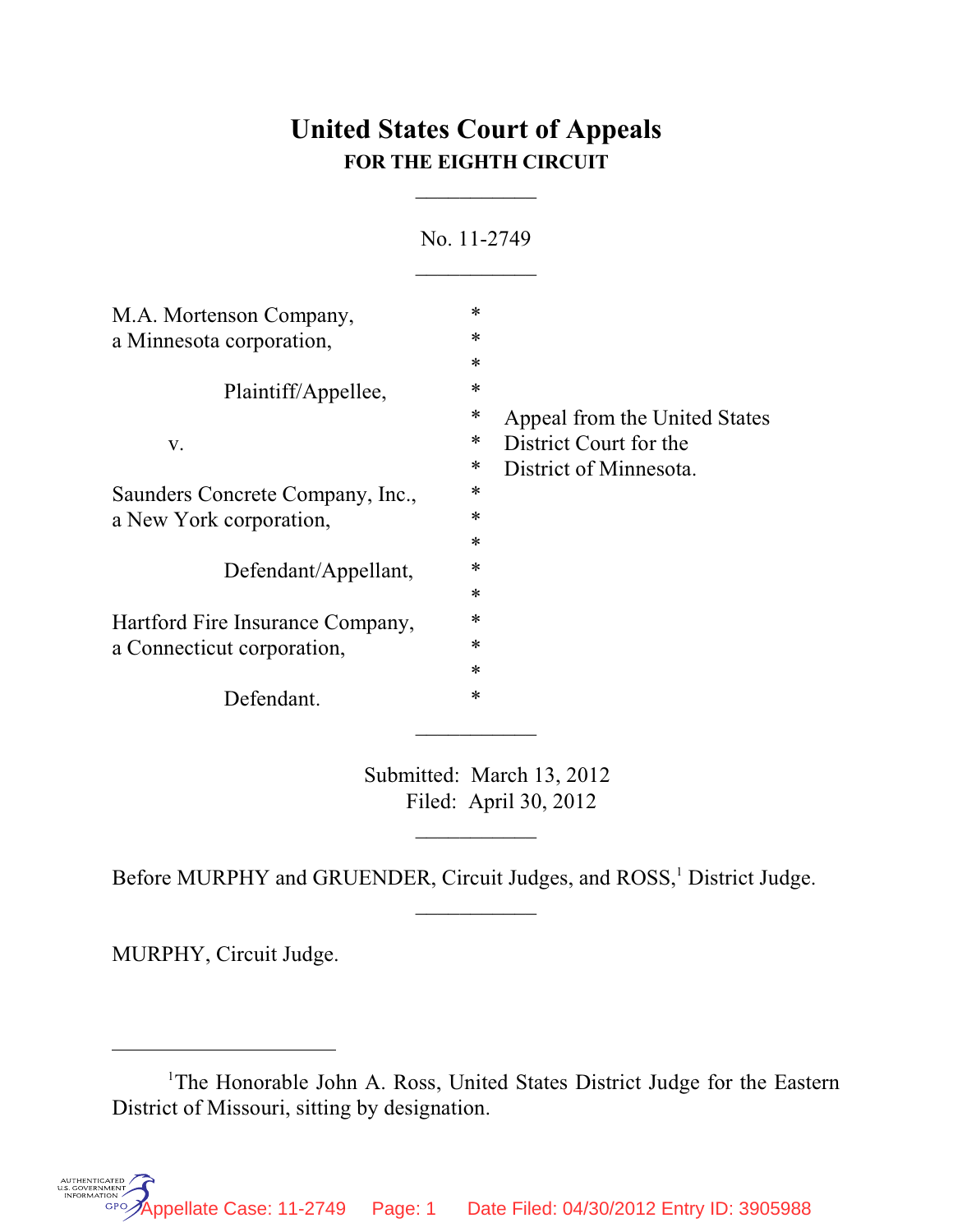M.A. Mortenson Company brought this action to compel arbitration with Saunders Concrete Company, Inc. concerning a dispute arising out of a wind turbine project. The district court<sup>2</sup> granted the motion to compel, and Saunders appeals. We affirm.

Mortenson was the general contractor on a wind turbine project in Herkimer County, New York. It hired Saunders, a ready mix concrete company, as a subcontractor to supply concrete for the project, and the two parties entered into a subcontract agreement. Saunders' performance under the subcontract was guaranteed by a performance bond provided by Hartford Fire Insurance Company. According to Mortenson, test results revealed in the fall of 2010 that the concrete Saunders had supplied was defective, causing Mortenson to incur over \$4.5 million in repair costs. Mortenson declared Saunders to be in default of the subcontract and called upon Hartford to perform under its performance bond. Hartford did not reimburse Mortenson.

This appeal concerns Article 21 of the subcontract, entitled "Disputes," which contains four separate paragraphs designated as sections 21.1 through 21.4. Each paragraph describes how a particular type of dispute should be handled. Section 21.1 provides that if arbitration is provided for in the "Contract Documents," Mortenson "in its sole discretion" may demand arbitration of any dispute under the subcontract. The third paragraph, § 21.3, directs that if the "Contract Documents provide administrative procedures for resolution of disputes," the subcontractor will comply with those procedures and refrain from "legal or other proceedings" against Mortenson until the administrative procedures have been exhausted.

 $2$ The Honorable Donovan W. Frank, United States District Judge for the District of Minnesota.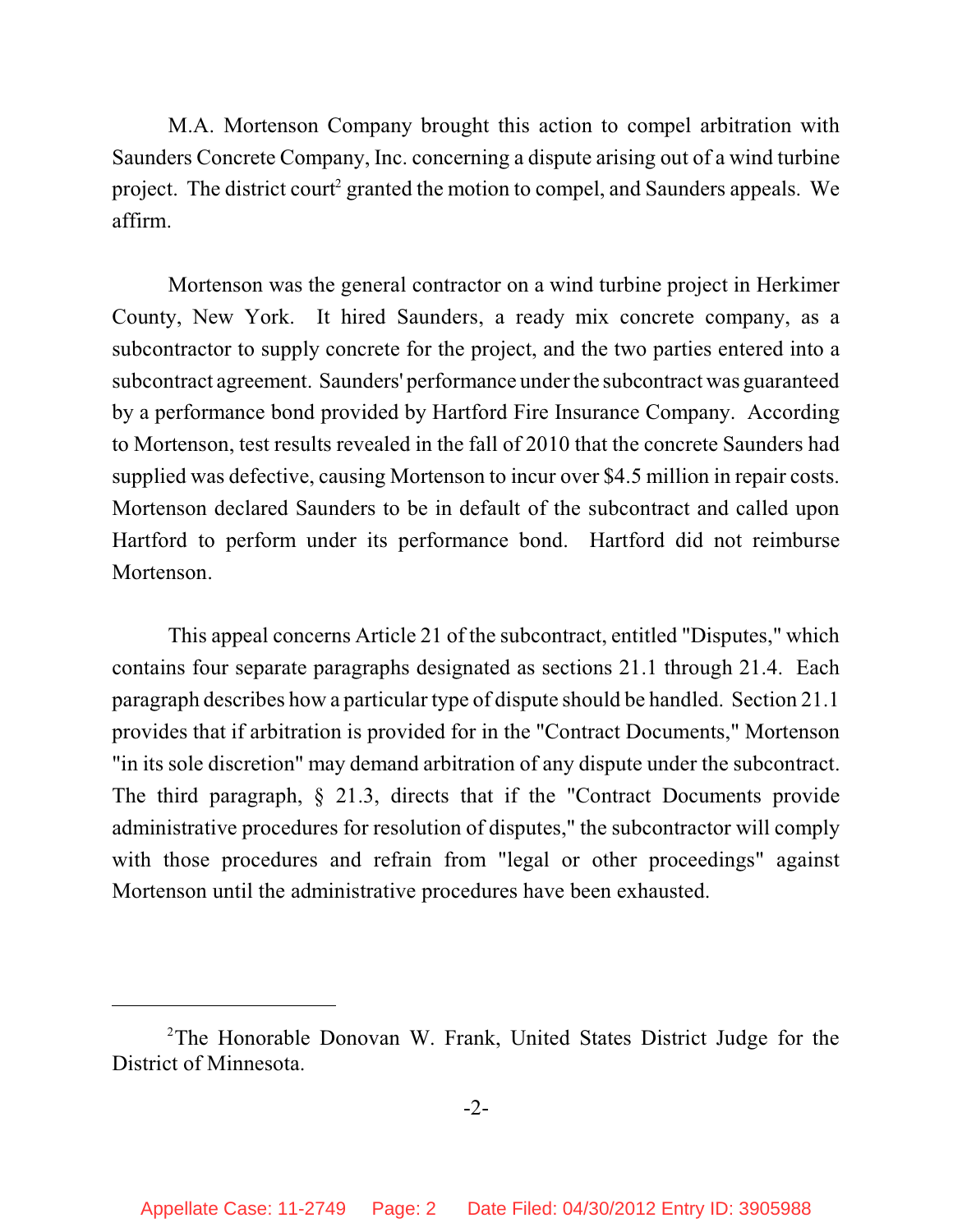Section 21.2, the second paragraph, is the significant one for this case. It directs that "if Mortenson, in its sole discretion, elects to demand arbitration with Subcontractor," then "any dispute arising between Mortenson and Subcontractor under the Agreement . . . shall be decided by arbitration in accordance with [the rules of the American Arbitration Association]" and proceedings "shall be held in Minneapolis, Minnesota." Section 21.2 applies where, as here, "the Contract Documents do not provide for arbitration."

The fourth paragraph, § 21.4, governs situations where the subcontractor asserts claims against the owner or architect. It provides that "Subcontractor agrees not to institute (and to stay) legal or other remedies against Mortenson until all legal proceedings against Owner with respect to such claim are final and complete." Further, the subcontractor's right of recovery arising from the owner or architect's conduct is limited to what is "recovered from Owner and Mortenson shall not be liable to Subcontractor for any monies or other relief except those paid to Mortenson by Owner for the benefit of Subcontractor." Section 21.4 concludes, "Subcontractor . . . agrees to make no claim to further payment beyond the Subcontract Price arising out of the acts, errors, or omissions of Owner or Architect, . . . other than to the extent that Mortenson may receive funds from Owner on behalf of Subcontractor. . . ."

On March 31, 2011, Mortenson filed a demand for arbitration with the American Arbitration Association (AAA), naming subcontractor Saunders and Hartford as respondents and asserting claims of negligence and breach of contract. Mortenson's demand stated that the subcontract contained an arbitration agreement "which provides for arbitration under the Arbitration Rules of the [AAA]." Saunders did not respond to the demand but instead filed suit in New York state court, alleging various claims against Mortenson and three other defendants. It also moved for a stay of arbitration.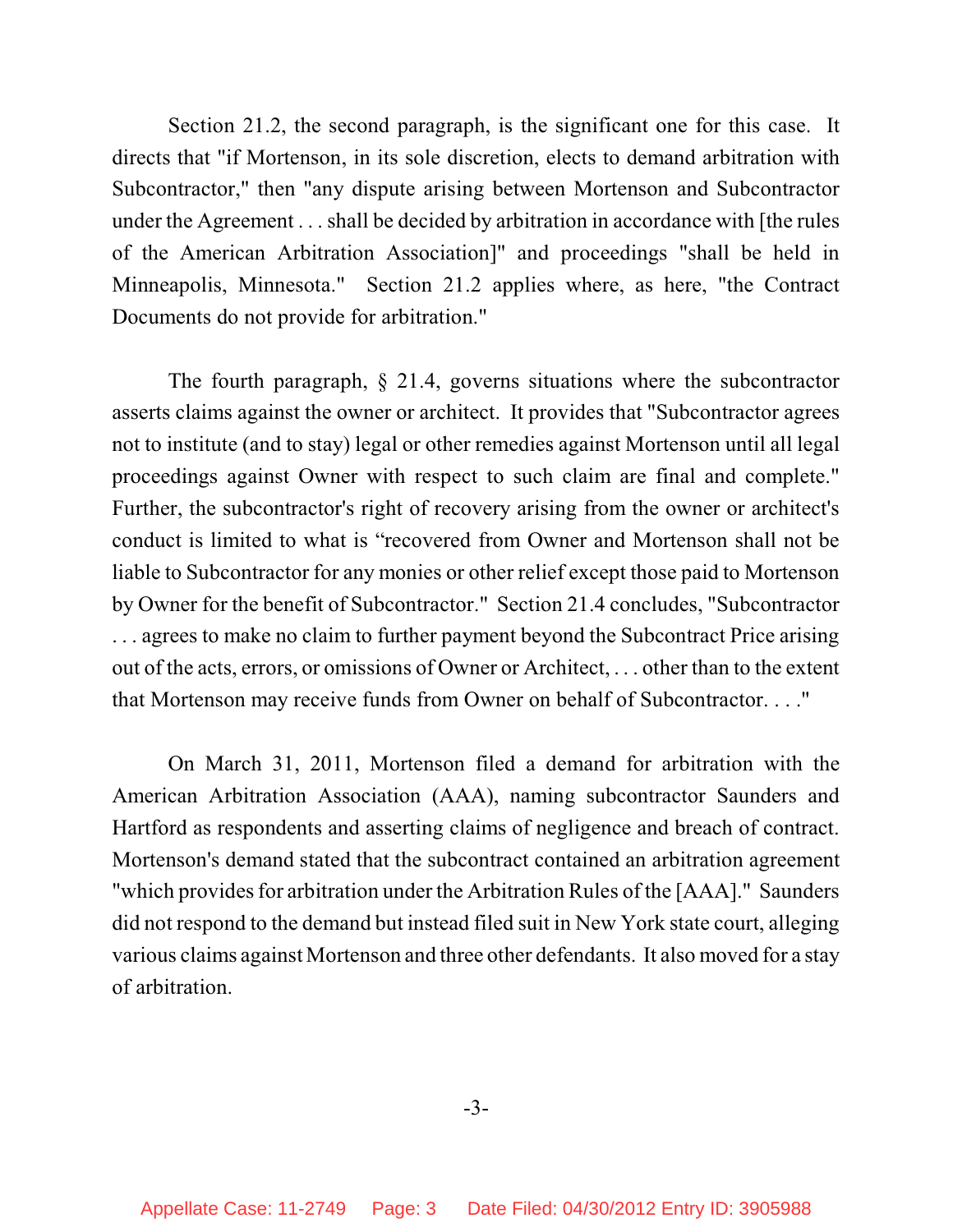Before the New York court ruled on Saunders' staymotion, Mortenson brought this action in the federal district court in Minnesota, seeking an order compelling arbitration under § 4 of the Federal Arbitration Act (FAA). After the New York court ordered the arbitration proceedings to be temporarily stayed, Mortenson removed the state court case to federal court in the Northern District of New York. That court denied Saunders' motion to stay the arbitration proceedings and issued a stay in the case brought by Saunders, noting that its claims were likely to be resolved "in connection with the proceedings in the District of Minnesota or in arbitration."

In its arguments opposing Mortenson's motion pending in the District of Minnesota to compel arbitration, Saunders contended that § 21.4 of the subcontract contained a "pay-if-paid" provision which violated New York lien law, see N.Y. Lien Law § 34, and that therefore the entire Disputes article was unenforceable. It also argued that the arbitration agreement was unconscionable.

The Minnesota district court granted Mortenson's motion to compel arbitration with Saunders.<sup>3</sup> It determined that it did not need to resolve the issue of whether  $\S$ 21.4 violates New York law. That was because § 21.2, the arbitration provision Mortenson sought to enforce, was a "separate provision containing a specific agreement to arbitrate." The court also concluded that the arbitration agreement was not unconscionable. Saunders appeals. On its appeal it renews its arguments that the entire Disputes article in the subcontract, §§ 21.1–21.4, is one unified agreement to arbitrate, that § 21.4 contains a "pay-if-paid" provision which violates New York law, that Article 21 is therefore unenforceable, and that the arbitration agreement is unconscionable.

<sup>&</sup>lt;sup>3</sup>The motion to compel arbitration with Hartford was denied by the district court; that order has not been appealed.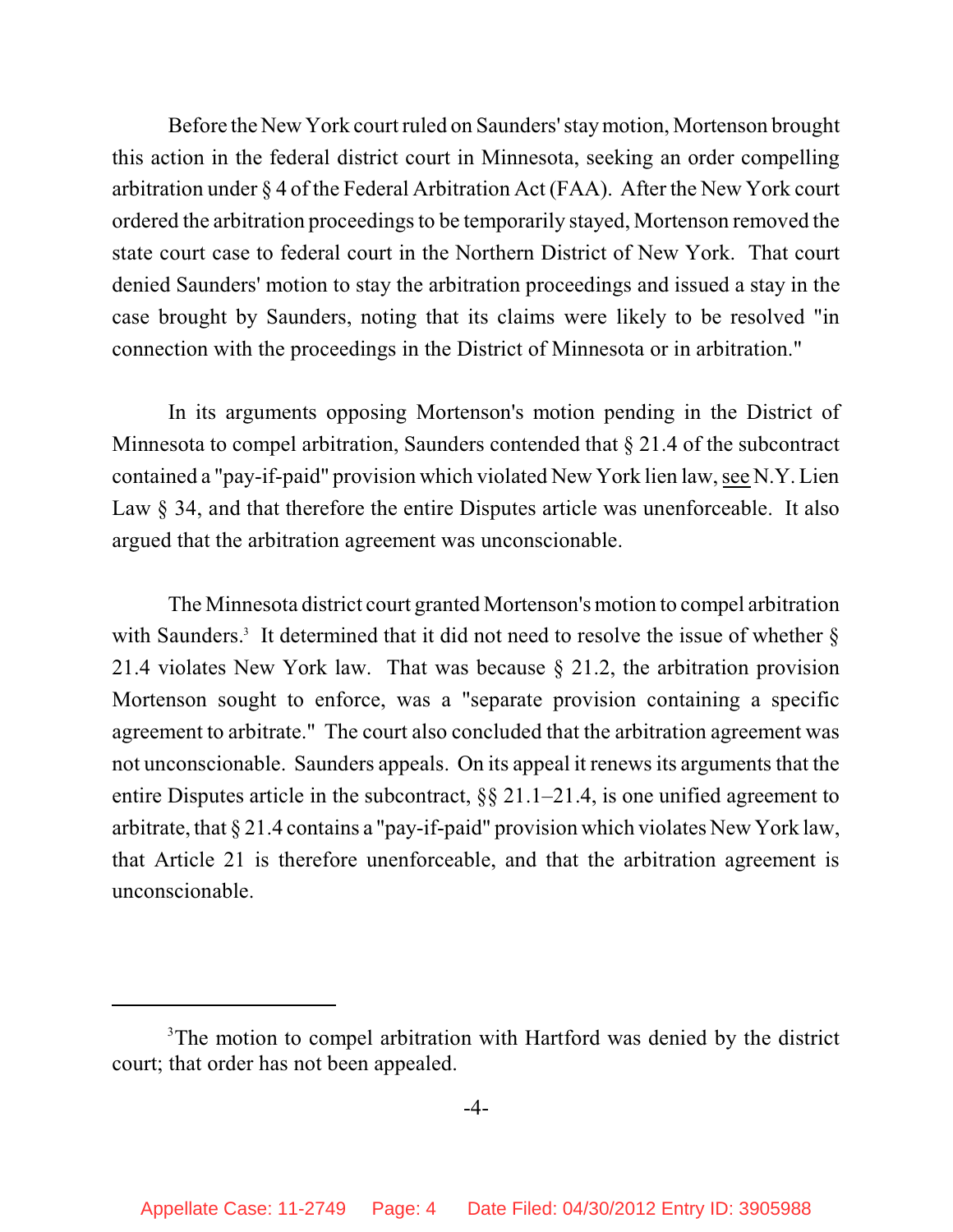We review de novo a district court's grant of a motion to compel arbitration under § 4 of the FAA. 3M Co. v. Amtex Sec., Inc., 542 F.3d 1193, 1198 (8th Cir. 2008). The FAA "establishes a liberal federal policy favoring arbitration agreements." Lenz v. Yellow Transp., Inc., 431 F.3d 348, 351 (8th Cir. 2005) (citation omitted). A motion to compel arbitration must be granted "if a valid arbitration clause exists which encompasses the dispute between the parties." 542 F.3d at 1198; see 9 U.S.C. §§ 2, 4. Saunders does not contest that the arbitration clause would encompassthe dispute. Instead, it argues that the arbitration agreement is void under New York law. We look to state contract law to determine "whether an enforceable arbitration agreement exists," Donaldson Co., Inc. v. Burroughs Diesel, Inc., 581 F.3d 726, 731 (8th Cir. 2009), and the parties agree that New York law governs the interpretation of the subcontract.

The district court relied on the Supreme Court's decision in Rent-A-Center, West, Inc. v. Jackson, 130 S. Ct. 2772, 2778 (2010), to resolve the dispute. It determined that Saunders' reliance on § 21.4 was irrelevant to its decision. That was because § 21.2 of the subcontract was a "separate provision containing a specific agreement to arbitrate" and was thus severable from the other sections. Saunders argues that the four paragraphs of the Disputes article function together as the "specific agreement to arbitrate" and that  $\S 21.2$  cannot be severed since it is merely one clause in an integrated arbitration agreement. It contends that § 21.4 is invalid under New York law, making the entire Article 21 unenforceable.

In Rent-A-Center, the Supreme Court held that a court must enforce a "specific agreement to arbitrate" despite a litigant's challenges to the contract as a whole or to another provision of the contract. 130 S. Ct. at 2778. The Court refused to consider the plaintiff's challenge to the agreement as a whole, holding that "[a]s a matter of substantive federal arbitration law, an arbitration provision is severable from the remainder of the contract." Id. (citing Buckeye Check Cashing, Inc. v. Cardegna, 546 U.S. 440, 445 (2006)). Thus, a challenging party in arbitration disputes must attack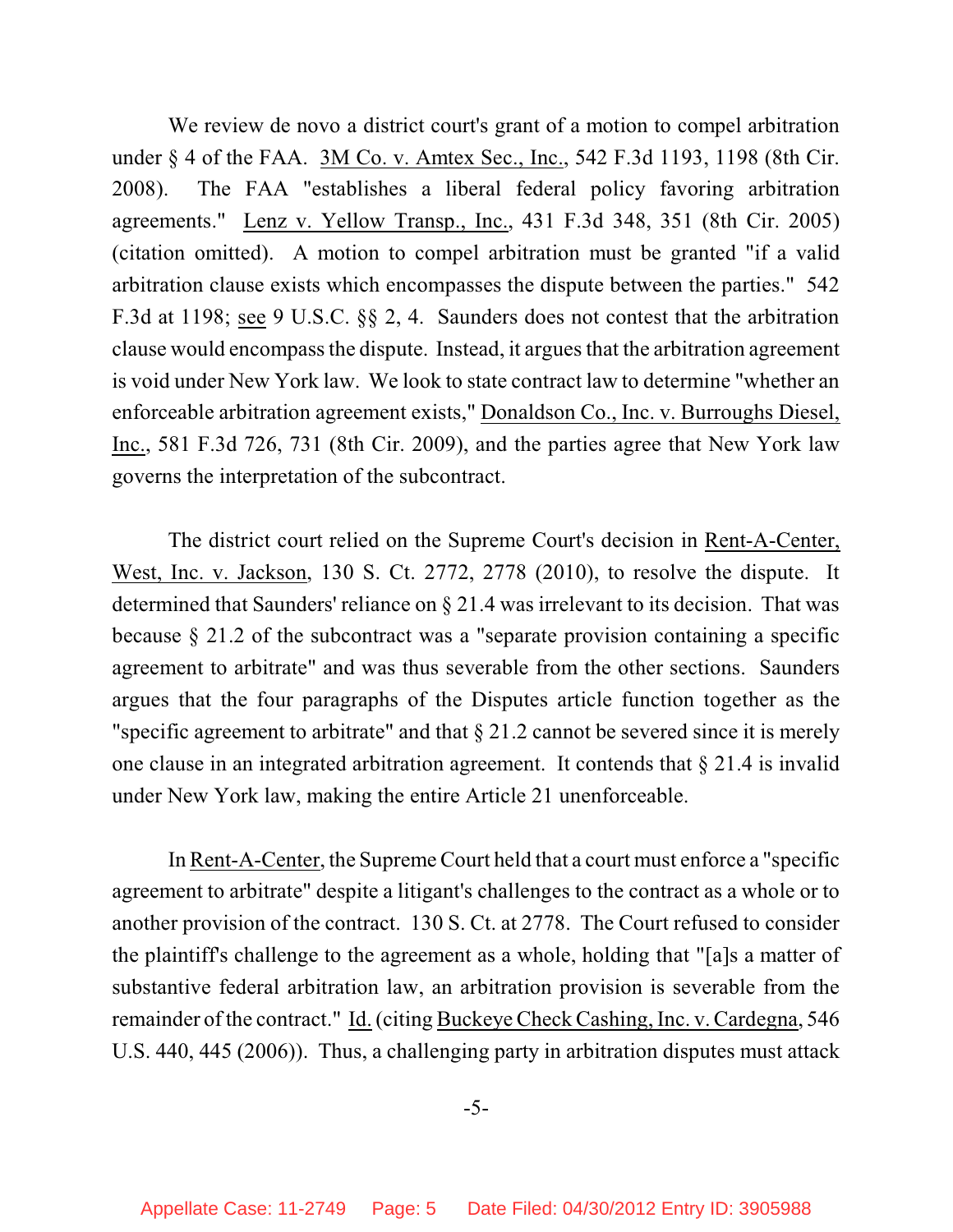the validity of the specific arbitration provision sought to be enforced. 130 S. Ct. at 2778–79.

We conclude that  $\S 21.2$  of the subcontract between Mortenson and Saunders is a separate provision containing a specific agreement to arbitrate. We therefore need not consider Saunders' attack on the legality of § 21.4. See Rent-A-Center, 130 S. Ct. at 2778. Each of the four paragraphs in the Disputes article governs a different type of dispute. Only § 21.1 and § 21.2 mention arbitration, but they cannot be part of one "specific agreement to arbitrate" since they are mutually exclusive. Only § 21.2 applies to the current dispute which is one where the contract documents do not provide for arbitration. Arbitration is therefore governed by the AAA rules. In contrast, § 21.1 applies in a situation where the contract documents themselves call for arbitration. The third paragraph,  $\S$  21.3, is not an arbitration clause. Instead,  $\S$ 21.3 governs situations in which the contract documents call for administrative procedures for dispute resolution, a situation not applicable in this case. Nor does § 21.4 make any mention of arbitration. Section 21.4 details how a subcontractor can pursue claims against the owner as opposed to claims against a contractor.

The cases cited by Saunders, which treated multiple paragraphs as a single agreement to arbitrate, are factually distinct. Unlike cases involving one multi paragraph arbitration provision outlining a unified arbitration process, e.g., Bridge Fund Capital Corp. v. Fastbucks Franchise Corp., 622 F.3d 996, 1006 (9th Cir. 2010), the separate paragraphs in the Disputes article in the subcontract here detail distinct and in part mutually exclusive processes for resolving different types of disputes.

Since § 21.2 is the specific agreement to arbitrate which Mortenson sought to enforce in this case, only challenges to the validity of that provision could render the arbitration agreement unenforceable. Rent-A-Center, 130 S. Ct. at 2779. The district court thus correctly concluded that Saunders' challenge to § 21.4 based on New York